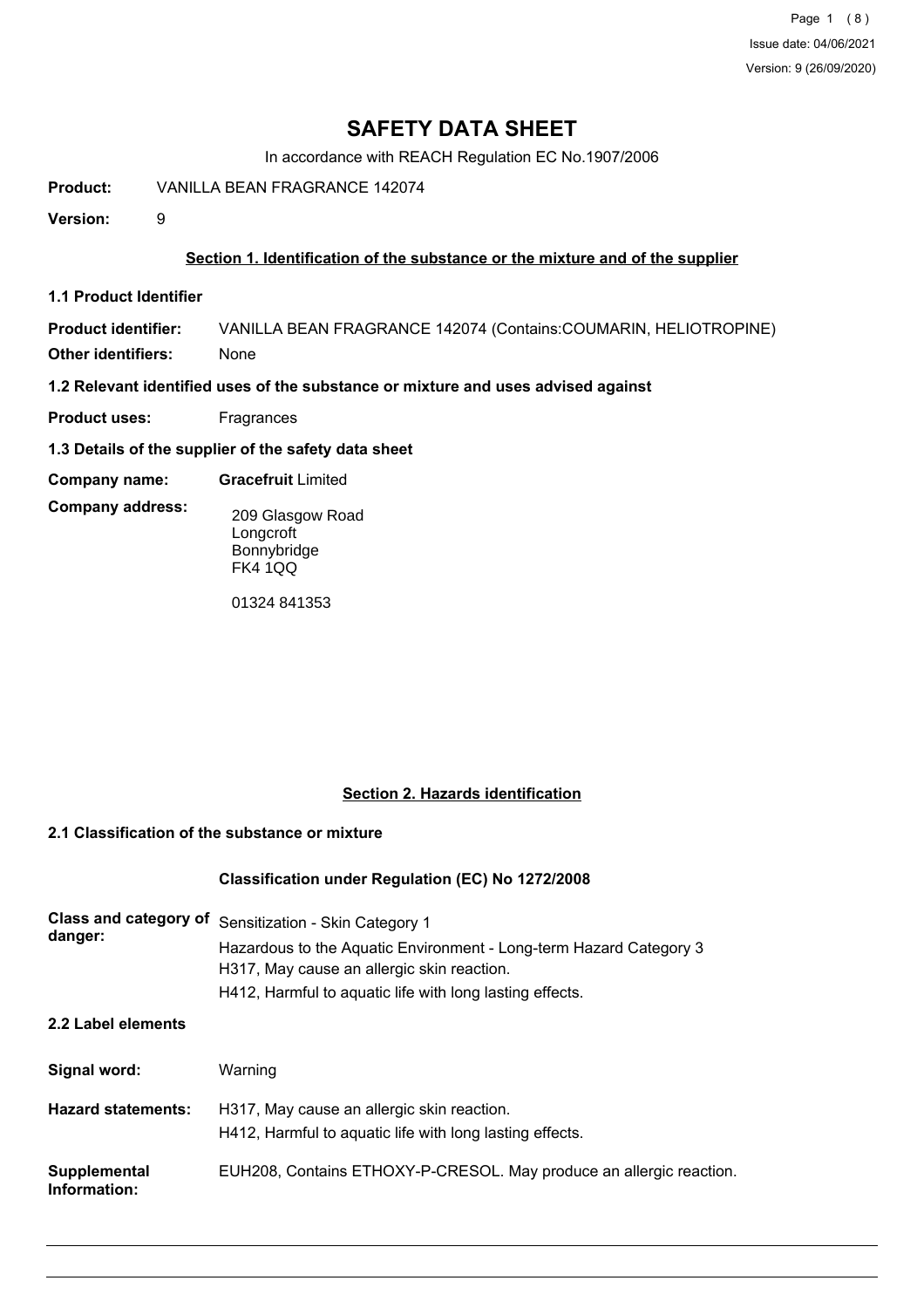Page 2 (8) Issue date: 04/06/2021 Version: 9 (26/09/2020)

# **SAFETY DATA SHEET**

In accordance with REACH Regulation EC No.1907/2006

**Product:** VANILLA BEAN FRAGRANCE 142074

**Version:** 9

**Precautionary statements:**

P272, Contaminated work clothing should not be allowed out of the workplace. P273, Avoid release to the environment. P280, Wear protective gloves/eye protection/face protection.

P302/352, IF ON SKIN: Wash with plenty of soap and water.

P333/313, If skin irritation or rash occurs: Get medical advice/attention.

P363, Wash contaminated clothing before reuse.

P261, Avoid breathing vapour or dust.

P501, Dispose of contents/container to approved disposal site, in accordance with local regulations.



**Other hazards:** Hydrocarbon Concentration %: 0.000%

# **Section 3. Composition / information on ingredients**

# **3.2 Mixtures**

**Pictograms:**

# **Contains:**

| <b>Name</b>                             | <b>CAS</b> | EC.       | <b>REACH Registration</b><br>No. | $\frac{9}{6}$ | <b>Classification for</b><br>(CLP) 1272/2008         |
|-----------------------------------------|------------|-----------|----------------------------------|---------------|------------------------------------------------------|
| <b>ICOUMARIN</b>                        | 91-64-5    | 202-086-7 |                                  | $5 - 10%$     | ATO 4-SS 1B:H302-<br>H317.-                          |
| <b>ISOAMYL</b><br><b>IPHENYLACETATE</b> | 102-19-2   | 203-012-6 | 01-2120118106-69-xxxx            | $5 - 10%$     | EH C2:H411 -                                         |
| <b>HELIOTROPINE</b>                     | 120-57-0   | 204-409-7 |                                  | $5 - 10%$     | SS 1B:H317.-                                         |
| <b>ETHYL</b><br><b>IHYDROXYPYRONE</b>   | 4940-11-8  | 225-582-5 |                                  | $1 - 5%$      | ATO 4:H302.-                                         |
| <b>IETHOXY-P-CRESOL</b>                 | 2563-07-7  | 432-030-9 |                                  | $0.1 - 1\%$   | ATO 4-SCI 2-EDI 1-SS<br>1B;H302-H315-H317-<br>H318.- |

# **Substances with Community workplace exposure limits:**

| Name              | CAS     | ⊏∩<br>ᇊ   | %       |
|-------------------|---------|-----------|---------|
| DIETHYL PHTHALATE | 84-66-2 | 201-550-6 | 50-100% |

# **Substances that are persistent, bioaccumulative and toxic or very persistent and very bioaccumulative, greater than 0.1%:**

Not Applicable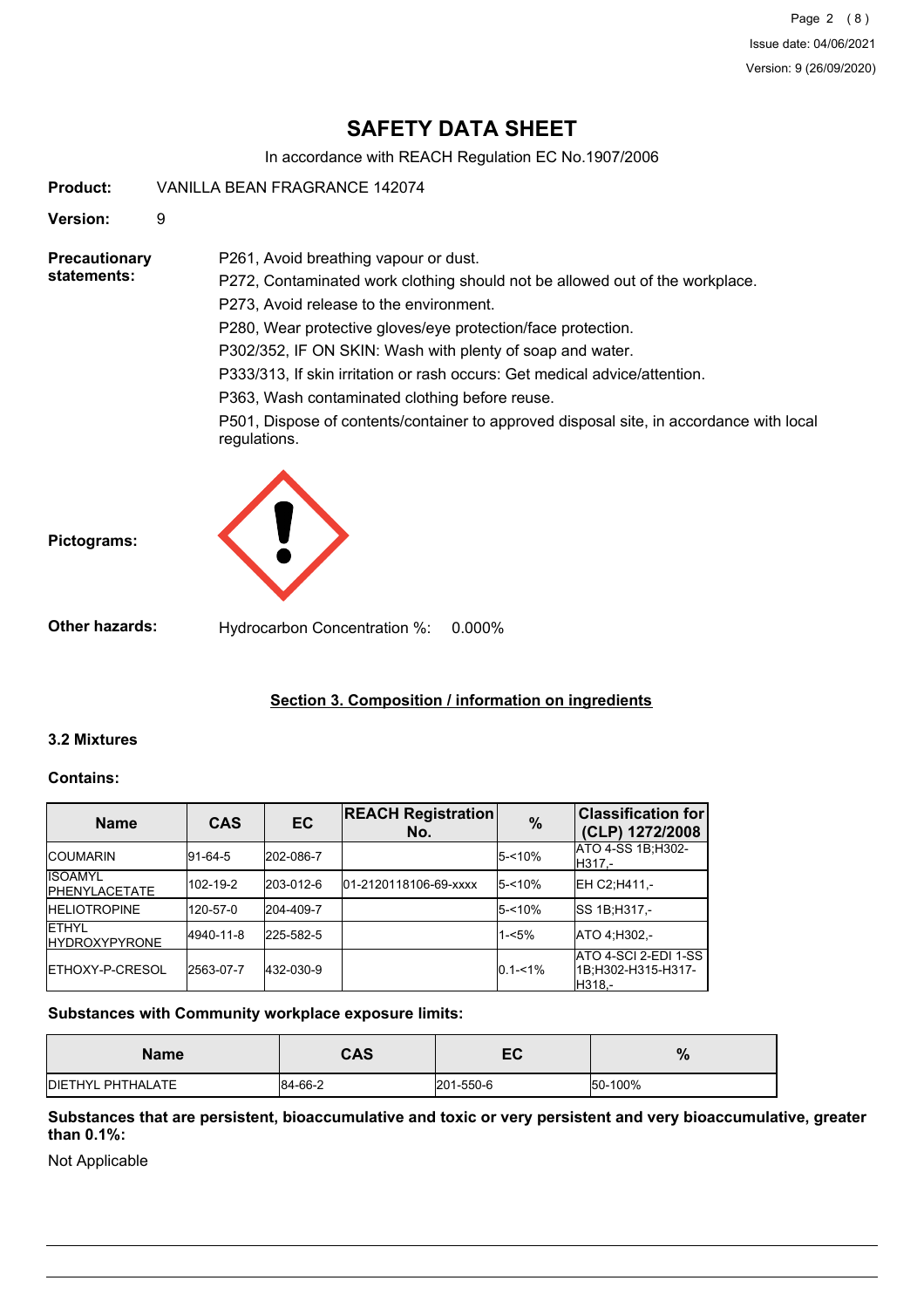Page 3 (8) Issue date: 04/06/2021 Version: 9 (26/09/2020)

# **SAFETY DATA SHEET**

In accordance with REACH Regulation EC No.1907/2006

**Product:** VANILLA BEAN FRAGRANCE 142074

**Version:** 9

# **Section 4. First-aid measures**

# **4.1 Description of first aid measures**

IF ON SKIN: Wash with plenty of soap and water.

# **4.2 Most important symptoms and effects, both acute and delayed**

May cause an allergic skin reaction.

# **4.3 Indication of any immediate medical attention and special treatment needed**

None expected, see Section 4.1 for further information.

# **SECTION 5: Firefighting measures**

# **5.1 Extinguishing media**

Suitable media: Carbon dioxide, Dry chemical, Foam.

# **5.2 Special hazards arising from the substance or mixture**

In case of fire, may be liberated: Carbon monoxide, Unidentified organic compounds.

# **5.3 Advice for fire fighters:**

In case of insufficient ventilation, wear suitable respiratory equipment.

# **Section 6. Accidental release measures**

# **6.1 Personal precautions, protective equipment and emergency procedures:**

Avoid inhalation. Avoid contact with skin and eyes. See protective measures under Section 7 and 8.

#### **6.2 Environmental precautions:**

Keep away from drains, surface and ground water, and soil.

# **6.3 Methods and material for containment and cleaning up:**

Remove ignition sources. Provide adequate ventilation. Avoid excessive inhalation of vapours. Contain spillage immediately by use of sand or inert powder. Dispose of according to local regulations.

# **6.4 Reference to other sections:**

Also refer to sections 8 and 13.

# **Section 7. Handling and storage**

# **7.1 Precautions for safe handling:**

Keep away from heat, sparks, open flames and hot surfaces. - No smoking. Use personal protective equipment as required. Use in accordance with good manufacturing and industrial hygiene practices. Use in areas with adequate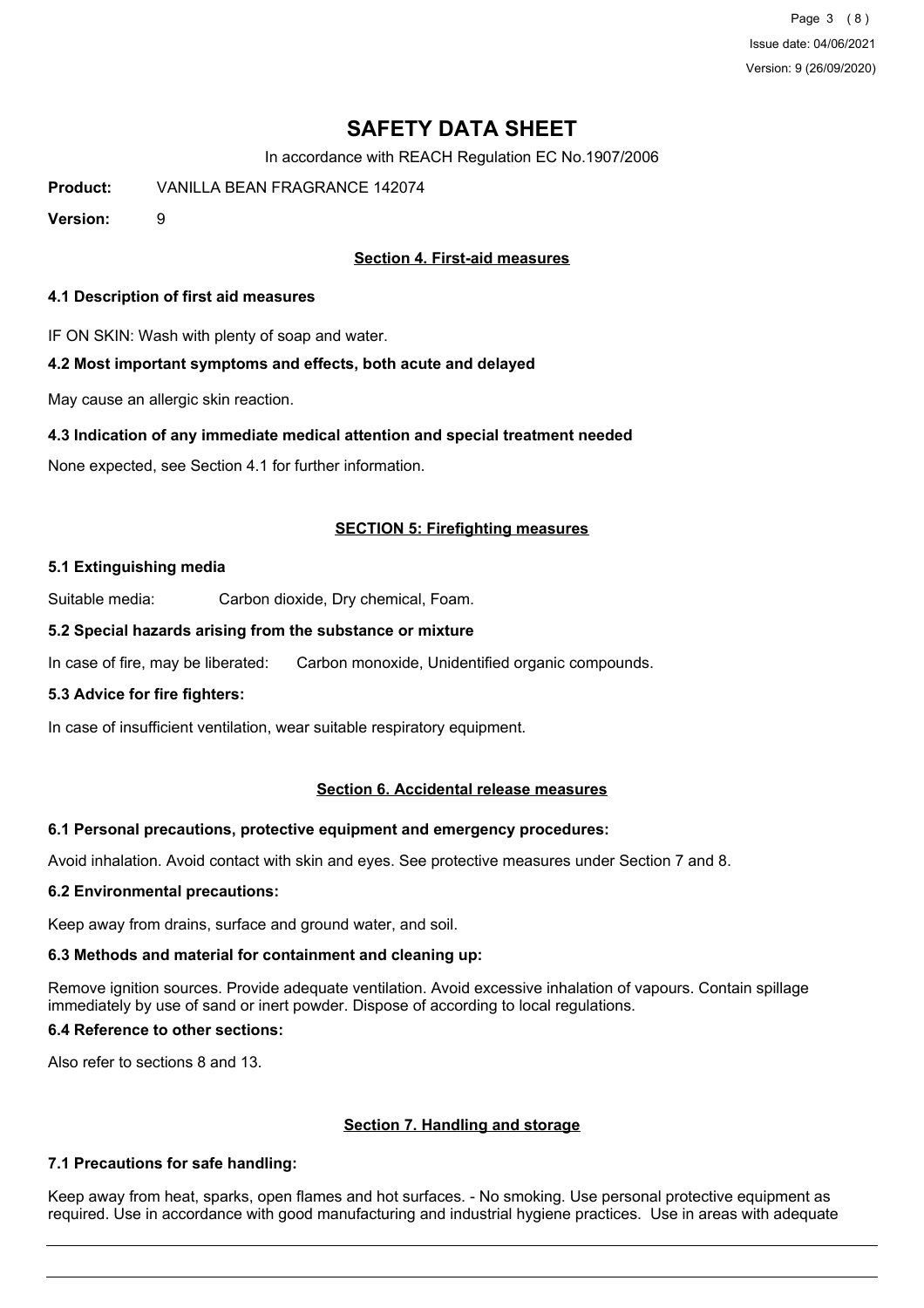Page 4 (8) Issue date: 04/06/2021 Version: 9 (26/09/2020)

# **SAFETY DATA SHEET**

In accordance with REACH Regulation EC No.1907/2006

**Product:** VANILLA BEAN FRAGRANCE 142074

## **Version:** 9

ventilation Do not eat, drink or smoke when using this product.

## **7.2 Conditions for safe storage, including any incompatibilities:**

Store in a well-ventilated place. Keep container tightly closed. Keep cool. Ground/bond container and receiving equipment. Use explosion-proof electrical, ventilating and lighting equipment. Use only non-sparking tools. Take precautionary measures against static discharge.

### **7.3 Specific end use(s):**

Fragrances: Use in accordance with good manufacturing and industrial hygiene practices.

# **Section 8. Exposure controls/personal protection**

### **8.1 Control parameters**

Workplace exposure limits:

| Ingredient               | <b>CAS</b>  | EC        | <b>Description</b>                                   | Value |
|--------------------------|-------------|-----------|------------------------------------------------------|-------|
|                          | $ 84-66-2 $ | 201-550-6 | Long-term exposure limit (8-hour<br> TWA  (mg/m3)    |       |
| <b>DIETHYL PHTHALATE</b> |             |           | Short-term exposure limit (15-<br>$ minute)$ (mg/m3) | 10    |

# **8.2 Exposure Controls**

# **Eye / Skin Protection**

Wear protective gloves/eye protection/face protection

# **Respiratory Protection**

Ensure adequate and ongoing ventilation is maintained in order to prevent build up of excessive vapour and to ensure occupational exposure limits are adhered to. If appropriate, and depending on your patterns and volumes of use, the following engineering controls may be required as additional protective measures: a) Isolate mixing rooms and other areas where this material is used or openly handled. Maintain these areas under negative air pressure relative to the rest of the plant. b) Employ the use of Personal protective equipment - an approved, properly fitted respirator with organic vapour cartridges or canisters and particulate filters. c) Use local exhaust ventilation around open tanks and other open sources of potential exposures in order to avoid excessive inhalation, including places where this material is openly weighed or measured. In addition, use general dilution ventilation of the work area to eliminate or reduce possible worker exposures. d) Use closed systems for transferring and processing this material.

Also refer to Sections 2 and 7.

# **Section 9. Physical and chemical properties**

#### **9.1 Information on basic physical and chemical properties**

| Appearance:             | Clear colourless to pale yellow liquid |
|-------------------------|----------------------------------------|
| Odour:                  | Not determined                         |
| <b>Odour threshold:</b> | Not determined                         |
| pH:                     | Not determined                         |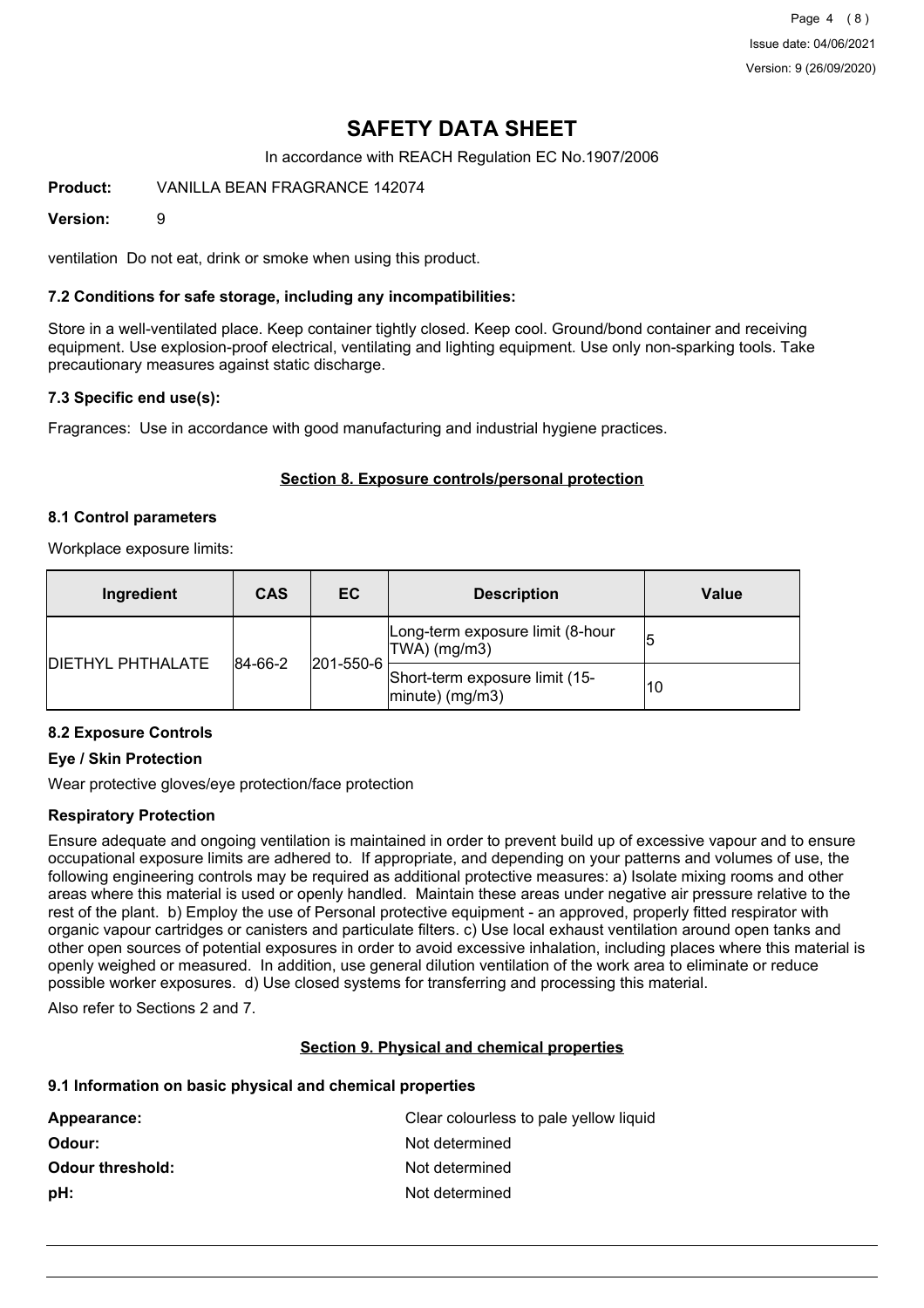Page 5 (8) Issue date: 04/06/2021 Version: 9 (26/09/2020)

# **SAFETY DATA SHEET**

In accordance with REACH Regulation EC No.1907/2006

**Product:** VANILLA BEAN FRAGRANCE 142074

**Version:** 9

| Melting point / freezing point:               | Not determined                               |
|-----------------------------------------------|----------------------------------------------|
| Initial boiling point / range:                | Not determined                               |
| Flash point:                                  | $>$ 100 °C                                   |
| <b>Evaporation rate:</b>                      | Not determined                               |
| Flammability (solid, gas):                    | Not determined                               |
| Upper/lower flammability or explosive limits: | Product does not present an explosion hazard |
| Vapour pressure:                              | 0.00717654 mmHg                              |
| Vapour density:                               | Not determined                               |
| <b>Relative density:</b>                      | 1.1180 - 1.1220                              |
| Solubility(ies):                              | Not determined                               |
| Partition coefficient: n-octanol/water:       | Not determined                               |
| <b>Auto-ignition temperature:</b>             | Not determined                               |
| <b>Decomposition temperature:</b>             | Not determined                               |
| Viscosity:                                    | Not determined                               |
| <b>Explosive properties:</b>                  | Not expected                                 |
| <b>Oxidising properties:</b>                  | Not expected                                 |
|                                               |                                              |

**9.2 Other information:** None available

# **Section 10. Stability and reactivity**

#### **10.1 Reactivity:**

Presents no significant reactivity hazard, by itself or in contact with water.

### **10.2 Chemical stability:**

Good stability under normal storage conditions.

## **10.3 Possibility of hazardous reactions:**

Not expected under normal conditions of use.

#### **10.4 Conditions to avoid:**

Avoid extreme heat.

# **10.5 Incompatible materials:**

Avoid contact with strong acids, alkalis or oxidising agents.

# **10.6 Hazardous decomposition products:**

Not expected.

# **Section 11. Toxicological information**

# **11.1 Information on toxicological effects**

This mixture has not been tested as a whole for health effects. The health effects have been calculated using the methods outlined in Regulation (EC) No 1272/2008 (CLP).

Acute Toxicity: **Acute Toxicity:** Based on available data the classification criteria are not met.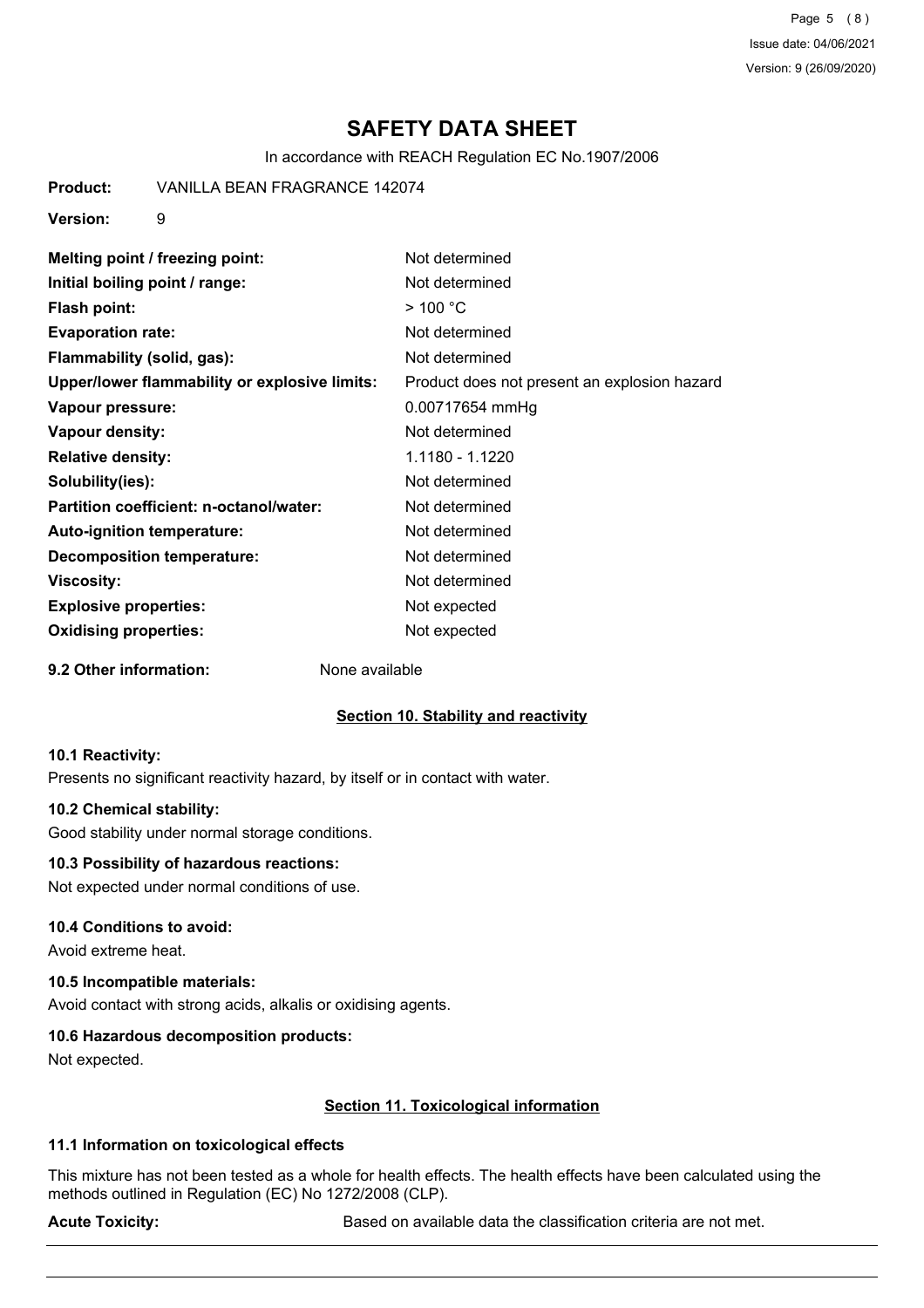# **SAFETY DATA SHEET**

In accordance with REACH Regulation EC No.1907/2006

## **Version:** 9

| <b>Acute Toxicity Oral</b>                | 4200                                                             |
|-------------------------------------------|------------------------------------------------------------------|
| <b>Acute Toxicity Dermal</b>              | Not Applicable                                                   |
| Acute Toxicity Inhalation                 | Not Available                                                    |
| <b>Skin corrosion/irritation:</b>         | Based on available data the classification criteria are not met. |
| Serious eye damage/irritation:            | Based on available data the classification criteria are not met. |
| <b>Respiratory or skin sensitisation:</b> | Sensitization - Skin Category 1                                  |
| Germ cell mutagenicity:                   | Based on available data the classification criteria are not met. |
| <b>Carcinogenicity:</b>                   | Based on available data the classification criteria are not met. |
| <b>Reproductive toxicity:</b>             | Based on available data the classification criteria are not met. |
| <b>STOT-single exposure:</b>              | Based on available data the classification criteria are not met. |
| <b>STOT-repeated exposure:</b>            | Based on available data the classification criteria are not met. |
| <b>Aspiration hazard:</b>                 | Based on available data the classification criteria are not met. |

# **Information about hazardous ingredients in the mixture**

| Ingredient                             | <b>CAS</b>      | EC.               | <b>LD50/ATE Oral</b> | LD50/ATE<br><b>Dermal</b> | LC50/ATE<br><b>Inhalation</b> | <b>LC50</b><br>Route     |
|----------------------------------------|-----------------|-------------------|----------------------|---------------------------|-------------------------------|--------------------------|
| <b>ICOUMARIN</b>                       | $ 91 - 64 - 5 $ | 202-086-7         | 1500                 | Not available             | Not available                 | <b>Not</b><br>lavailable |
| <b>IETHYL</b><br><b>IHYDROXYPYRONE</b> | 4940-11-8       | $ 225 - 582 - 5 $ | 1200                 | Not available             | Not available                 | <b>Not</b><br>lavailable |

Refer to Sections 2 and 3 for additional information.

# **Section 12. Ecological information**

# **12.1 Toxicity:**

Harmful to aquatic life with long lasting effects.

- **12.2 Persistence and degradability:** Not available
- **12.3 Bioaccumulative potential:** Not available
- **12.4 Mobility in soil:** Not available

# **12.5 Results of PBT and vPvB assessment:**

This substance does not meet the PBT/vPvB criteria of REACH, annex XIII.

**12.6 Other adverse effects:** Not available

# **Section 13. Disposal considerations**

## **13.1 Waste treatment methods:**

Dispose of in accordance with local regulations. Avoid disposing into drainage systems and into the environment. Empty containers should be taken to an approved waste handling site for recycling or disposal.

# **Section 14. Transport information**

**14.1 UN number:** Not classified

**14.2 UN Proper Shipping Name:** -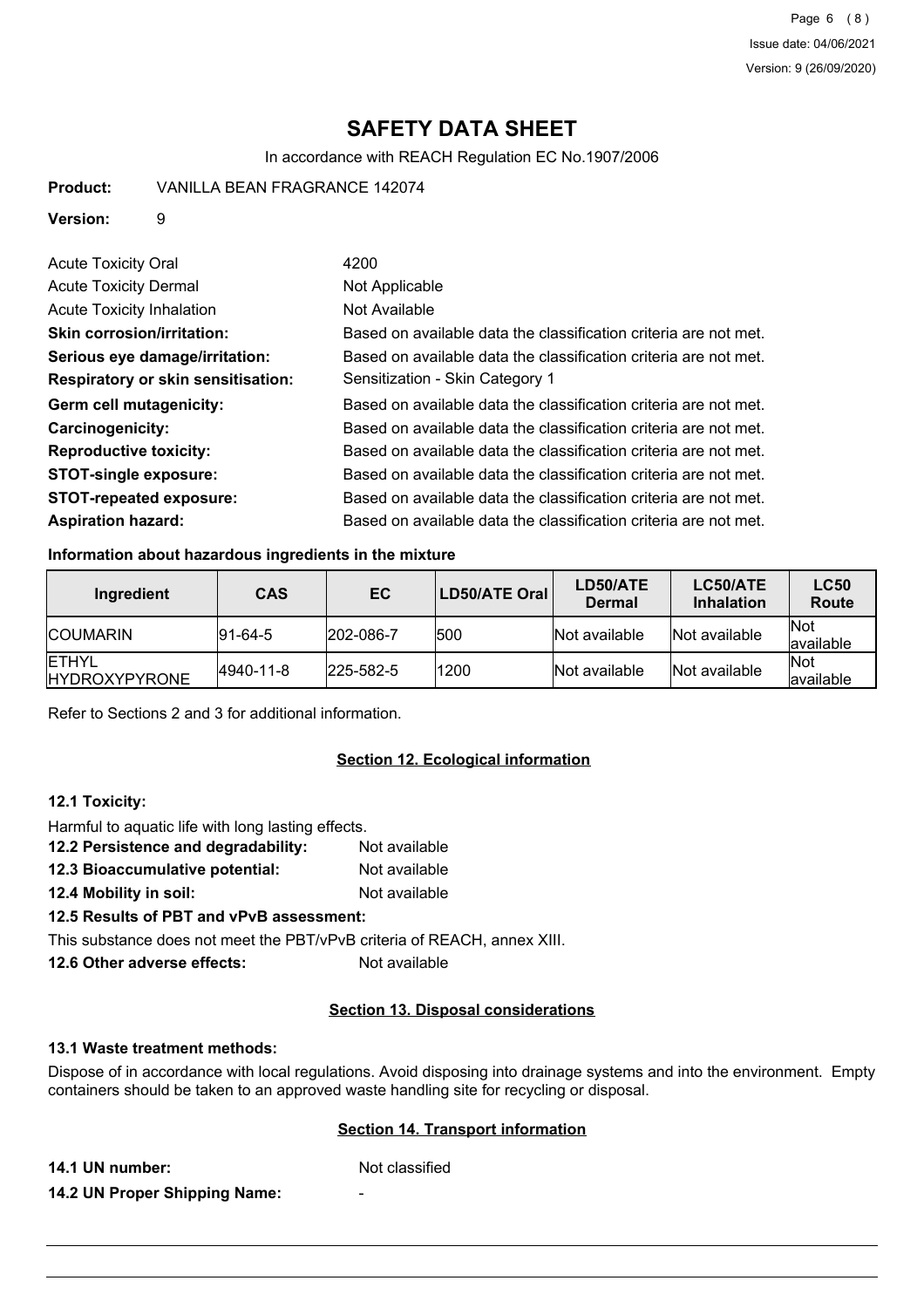Page 7 (8) Issue date: 04/06/2021 Version: 9 (26/09/2020)

# **SAFETY DATA SHEET**

In accordance with REACH Regulation EC No.1907/2006

**Product:** VANILLA BEAN FRAGRANCE 142074 **Version:** 9 **14.3 Transport hazard class(es):** Not classified **Sub Risk:** Not classified **14.4. Packing Group:** Not classified **14.5 Environmental hazards:** Not environmentally hazardous for transport **14.6 Special precautions for user:** None additional **14.7 Transport in bulk according to Annex II of MARPOL73/78 and the IBC Code:** Not classified

# **Section 15. Regulatory information**

**15.1 Safety, health and environmental regulations/legislation specific for the substance or mixture** None additional

### **15.2 Chemical Safety Assessment**

A Chemical Safety Assessment has not been carried out for this product.

# **Section 16. Other information**

| <b>Concentration % Limits:</b>  | EH C3=35.71% SS 1=11.11% |
|---------------------------------|--------------------------|
| <b>Total Fractional Values:</b> | EH C3=2.80 SS 1=9.00     |

**Key to revisions:**

Information about hazardous ingredients in the mixture SECTION 3: Composition/information on ingredients Workplace exposure limits

#### **Key to abbreviations:**

| <b>Abbreviation</b> | <b>Meaning</b>                                                             |
|---------------------|----------------------------------------------------------------------------|
| ATO 4               | Acute Toxicity - Oral Category 4                                           |
| EDI <sub>1</sub>    | Eye Damage / Irritation Category 1                                         |
| EH C <sub>2</sub>   | Hazardous to the Aquatic Environment - Long-term Hazard Category 2         |
| H302                | Harmful if swallowed.                                                      |
| H315                | lCauses skin irritation.                                                   |
| H317                | May cause an allergic skin reaction.                                       |
| H318                | Causes serious eye damage.                                                 |
| H411                | Toxic to aquatic life with long lasting effects.                           |
| P261                | Avoid breathing vapour or dust.                                            |
| P264                | Wash hands and other contacted skin thoroughly after handling.             |
| P270                | Do not eat, drink or smoke when using this product.                        |
| P272                | Contaminated work clothing should not be allowed out of the workplace.     |
| P273                | Avoid release to the environment.                                          |
| P280                | Wear protective gloves/eye protection/face protection.                     |
| P301/312            | IF SWALLOWED: call a POISON CENTER or doctor/physician if you feel unwell. |